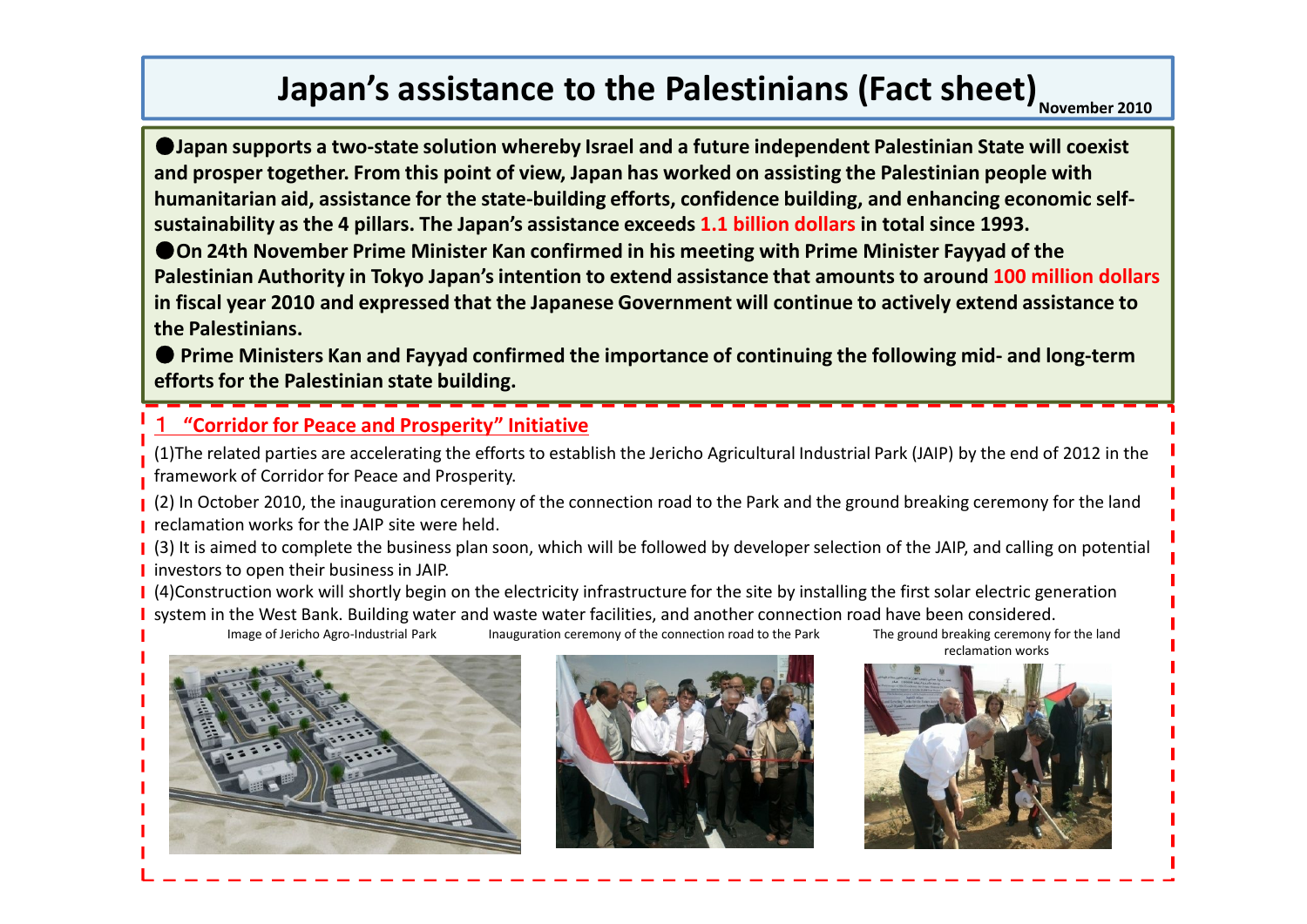# 2 **Assistance for building of the future Palestinian state**  (**Seven Priority Areas**)

#### (1) **Small and Medium Enterprise Support**

A technical cooperation project is on-going for institutional

- strengthening of relevant organizations involved in
- establishing the Jericho Agro-Industrial Park of the "Corridor for Peace and Prosperity" initiative.

# (2) **Agriculture**

A technical cooperation project, the second phase of the project for Strengthening Support System Focusing on Sustainable Agriculture will start next year.

## (3) **Tourism**

A technical cooperation project for Sustainable Tourism Development in Jericho through Public-Private Partnership is on-going.

## (4) **Local Governance**

Japanese experts will be dispatched to the Ministry of Local Governance to advise on integrating local governance unit.

#### (5) **Improvement of Public Financial Management**

Assistance to the Ministry of Finance for development of capacity to collect property tax (providing and funding training for revaluating property value) is on-going.

#### (6) **Water Resource Development and Waste Water Treatment**

A feasibility study for the project of "Jericho water environment improvement and effective usage" is on-going.

# (7) **Maternal and Child Health**

Spreading the use of maternity and child health handbook which has been produced through the "Project for Improving Maternal and Child Health/Reproductive Health" among the Palestinian refugees in neighboring Arab countries including Lebanon is now under consideration.

# 3 **Assistance for improving financial conditions**

In light of the severe fiscal condition of the Palestinian Authority, Japan has been extending annually non-project grant assistance ranging from 1.1 billion yen to 1.5 billion yen since 2007 for enhancing PA's economic and social development efforts. In 2010, Japan extends 1.5 billion yen of this type of grant assistance and intends to extend an additional assistance taking into consideration the PA's fiscal condition.

# 4 **Vitalizing private sector in the Palestinian territories**

## (1)**Private Sector Job Creating Program for the Palestinian Territories**

Japan plans for assistance in coordination with the EU to vitalize business activities and expand job opportunities in the West Bank and Gaza. It is intended to contribute to funding investments on equipment and facilities of private businesses in the West Bank and Gaza.

# (2)**Japanese-Palestinian private sector exchange**

Following up on JETRO exhibition in November 2009 and the visit of Mr. Hayashi, Chairman and CEO of JETRO to the West Bank in July 2010. JETRO will dispatch a food industry expert to provide marketing advice to Palestinian companies and assisting them to exhibit at the FOODEX .



Demonstration of purifying water by using products made by a Japanese company (July 2010, Visit of Mr. Hayashi, Chairman of JETRO)